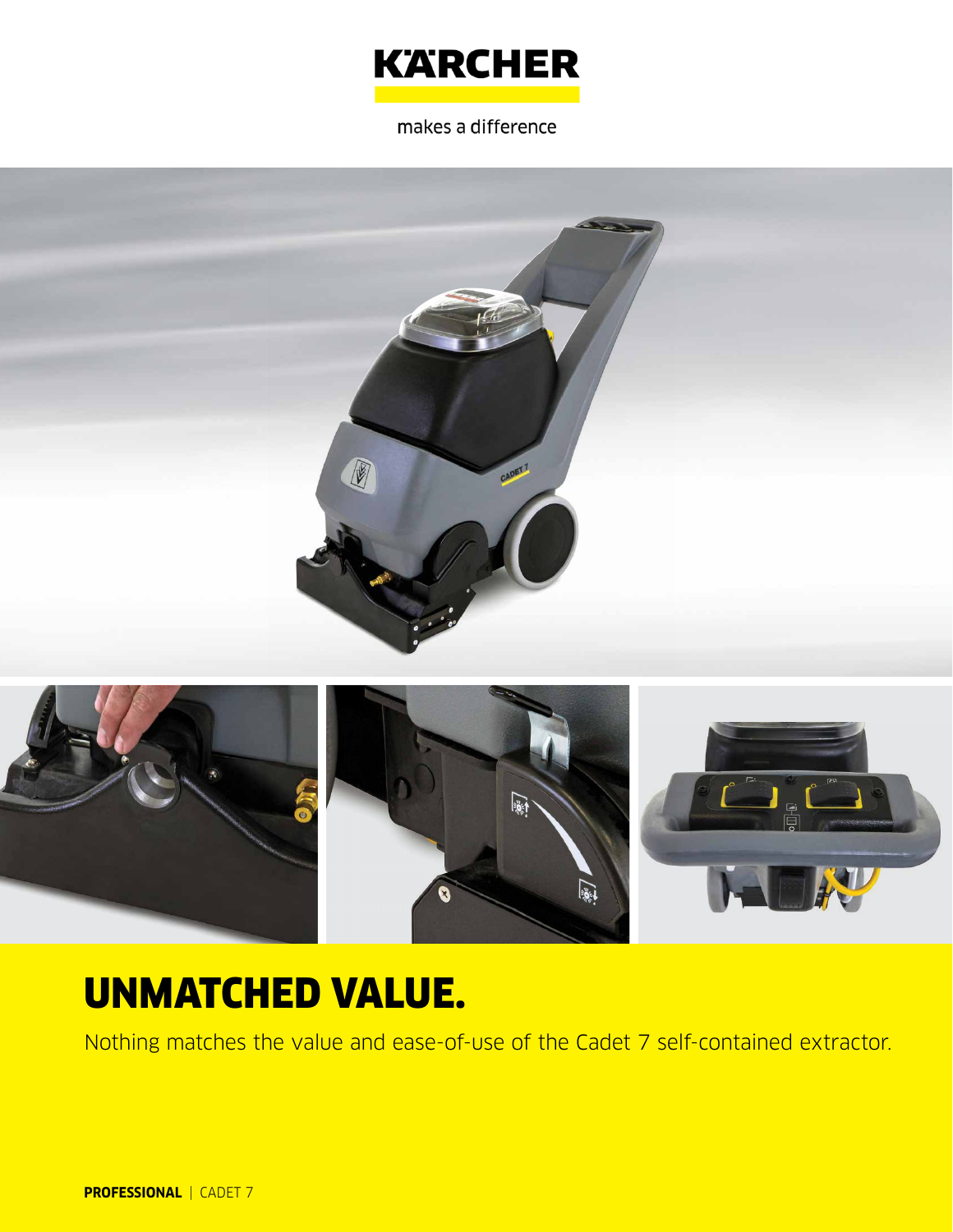### **Nothing matches the value and ease-of-use of the Cadet 7.**

Nothing matches the value and ease of use of the Cadet 7 self-contained extractor. It easy to see why the Cadet 7 is such a popular extractor. It has proven itself as a reliable, robust machine that deep cleans carpets to like-new. Operators controls are intuitive and ergonomic for hours of pain-free operation.



### **1 Brilliant deep clean**

- Efficiently deep cleans carpet
- Floating vacuum shoe follows the contour of the carpet for superior recovery
- Brush setting easily adjusts to eight cleaning positions for maximum performance and a storage position increases brush life

### **2 Unmatched value**

- The deep cleaning value choice
- Robust design built for reliability

#### **3 Easy to use**

- No-hose design makes it simple to fill and empty
- Intuitive controls make training a breeze
- Ergonomic design reduces operator fatigue
- Accessory tools easily attach to quick-connect ports for cleaning upholstery, stairs, and other detail areas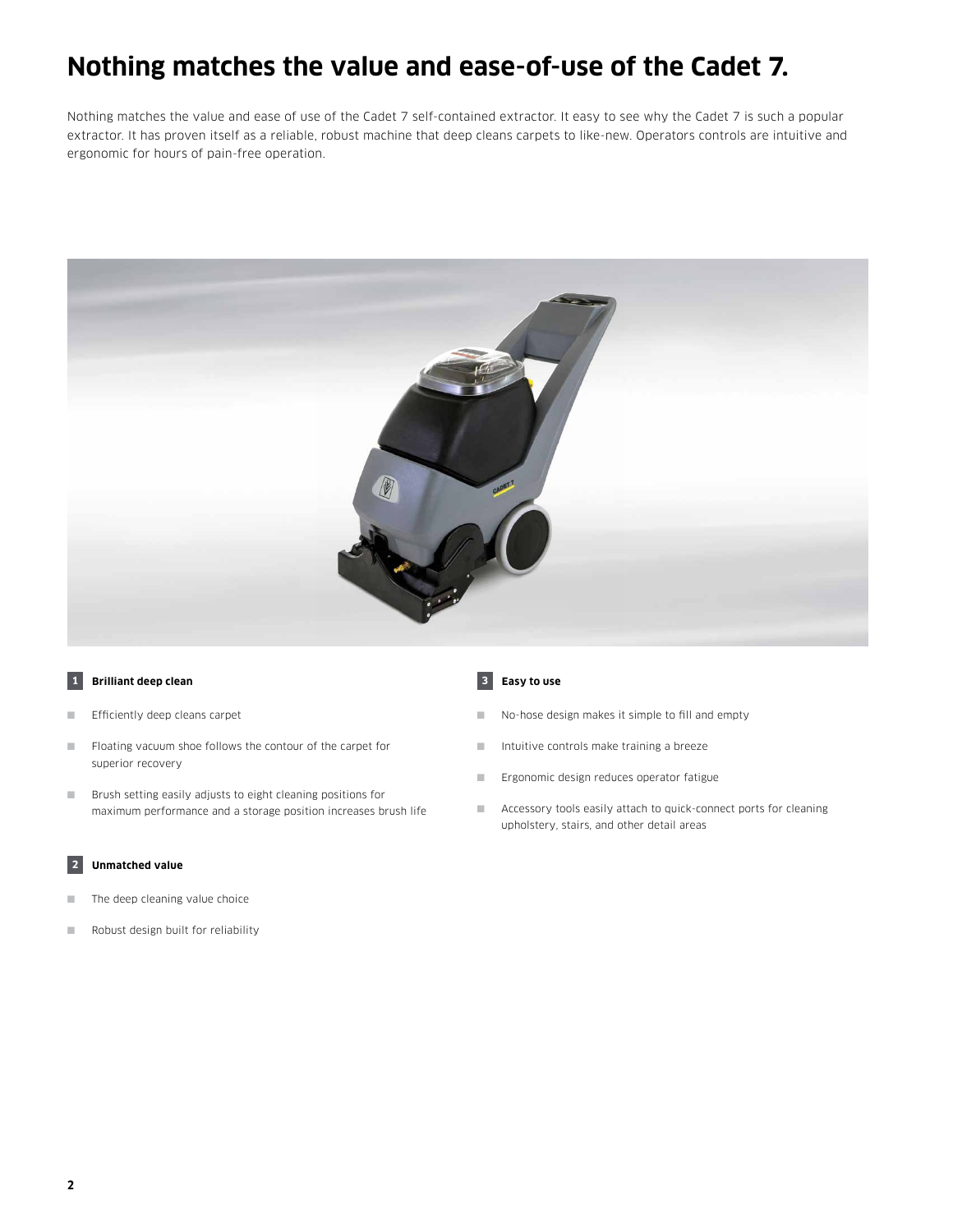## **Technical data and equipment.**



**CADET 7**

| <b>TECHNICAL SPECIFICATIONS</b> |                          |                               |
|---------------------------------|--------------------------|-------------------------------|
| Cleaning path/width             |                          | $in$ 15                       |
| Solution/recovery capacity      | gal                      | 7/7                           |
| <b>Practical productivity</b>   | $sq.fit/hr$ 2,100        |                               |
| <b>Operating noise level</b>    | dBA 69                   |                               |
| Power cord length               |                          | ft 50                         |
| Vacuum                          | <b>hp.</b> stage $1.5.3$ |                               |
| <b>Water lift</b>               |                          | $\ln 120$                     |
| Pump pressure                   |                          | <b>psi</b> 90                 |
| <b>Flow rate</b>                |                          | $gpm$ 0.57                    |
| Weight                          | lbs                      | - 87                          |
| Dimensions (L x W x H)          |                          | in $41 \times 17.5 \times 34$ |
|                                 |                          |                               |

### **EQUIPMENT**

| Order No.   | <b>Description</b>                     |
|-------------|----------------------------------------|
| 1.008-022.0 | Cadet 7, seven gallon carpet extractor |

### **ACCESSORIES**

|                                           | Order No. | <b>Description</b>                                                                                            |  |  |
|-------------------------------------------|-----------|---------------------------------------------------------------------------------------------------------------|--|--|
|                                           |           | ■ 9.840-551.0 Air Quality MicroFilter™ Kit for CLP12/ADM8/CDT7 Includes 2 Filters and Stainless Steel Bracket |  |  |
|                                           |           | □ 8.623-611.0 One Air Quality MicroFilter™ Refill for CLP12/ADM8/CDT7                                         |  |  |
| $\blacksquare$ Included $\sqcap$ Ontional |           |                                                                                                               |  |  |

■ Included □ Optional